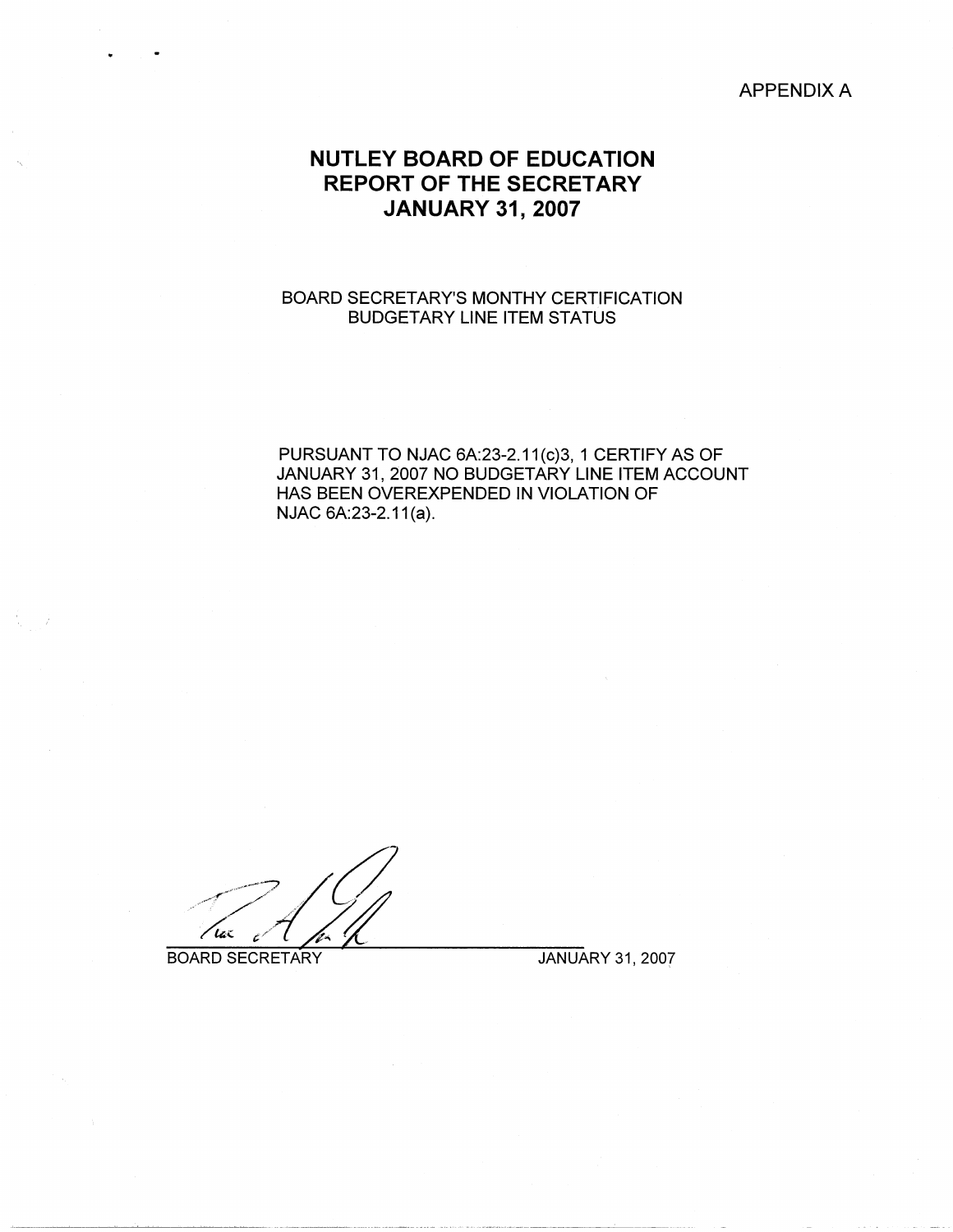$\sigma$ 

 $\mathbf{r}$ 

18

大学 Ť **Starting date 7/1/2006 Ending date 1/31/2007 Fund: 10 GENERAL CURRENT EXPENSE** 

| Assets:     | <b>Assets and Resources</b>                 |                     |                  |
|-------------|---------------------------------------------|---------------------|------------------|
| 101         | Cash in bank                                |                     | \$3,645,120.14   |
| $102 - 106$ | Cash Equivalents                            |                     | \$4,020.00       |
| 111         | Investments                                 |                     | \$0.00           |
| 116         | Capital Reserve Account                     |                     | \$104,299.62     |
| 121         | Tax levy Receivable                         |                     | \$0.00           |
|             | Accounts Receivable:                        |                     |                  |
| 132         | Interfund                                   | \$1,734.85          |                  |
| 141         | Intergovernmental - State                   | \$215,494.63        |                  |
| 142         | Intergovernmental - Federal                 | \$0.00              |                  |
| 143         | Intergovernmental - Other                   | (\$7,981.54)        |                  |
| 153, 154    | Other (net of estimated uncollectable of \$ | \$1,682.39          | \$210,930.33     |
|             | Loans Receivable:                           |                     |                  |
| 131         | Interfund                                   | \$0.00              |                  |
| 151, 152    | Other (Net of estimated uncollectable of \$ | \$0.00              | \$0.00           |
|             | <b>Other Current Assets</b>                 |                     | \$0.00           |
|             | <b>Resources:</b>                           |                     |                  |
| 301         | <b>Estimated revenues</b>                   | \$46,697,423.00     |                  |
| 302         | Less revenues                               | (\$26, 294, 557.01) | \$20,402,865.99  |
|             | <b>Total assets and resources</b>           |                     | \$24,367,236.08  |
|             | <b>Liabilities and fund equity</b>          |                     |                  |
|             | Liabilities:                                |                     |                  |
|             |                                             |                     |                  |
| 411         | Intergovernmental accounts payable - state  |                     | \$0.00           |
| 421         | Accounts payable                            |                     | \$93,265.03      |
| 431         | Contracts payable                           |                     | \$0.00<br>\$0.00 |
| 451         | Loans payable<br>Deferred revenues          |                     | \$0.00           |
| 481         | Other current liabilities                   |                     | \$354,893.34     |
|             |                                             |                     |                  |

**Total liabilities** 

**\$448,158.37**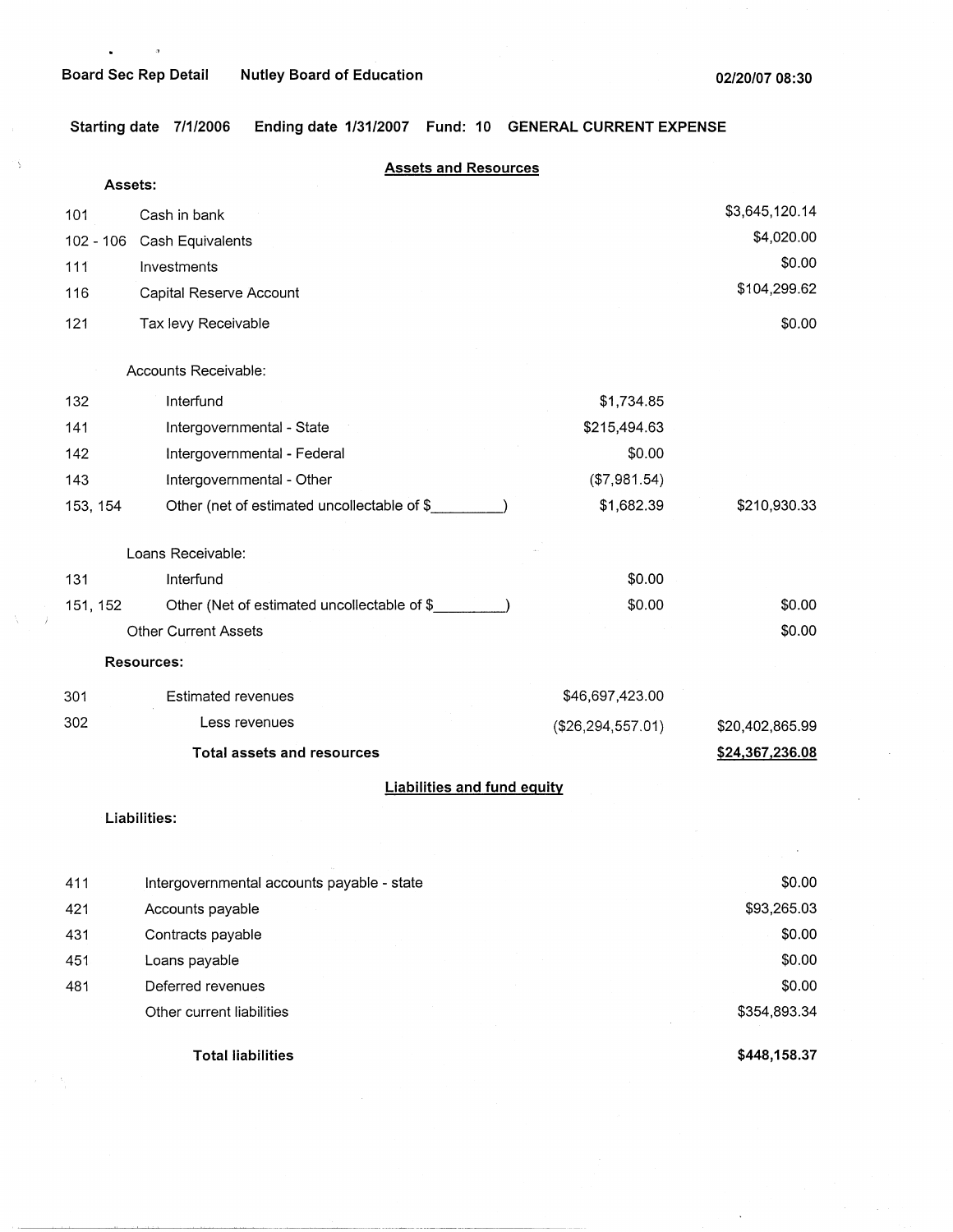# Board Sec Rep Detail Mutley Board of Education **02/20/07 08:30** 02/20/07 08:30

**Starting date 7/1/2006 Ending date 1/31/2007 Fund: 10 GENERAL CURRENT EXPENSE** 

#### **Fund Balance:**

Appropriated:

| 753,754         | Reserve for encumbrances                               |                      |                   | \$21,214,616.14  |                 |
|-----------------|--------------------------------------------------------|----------------------|-------------------|------------------|-----------------|
| 761             | Capital reserve account - July                         |                      |                   | \$96,659.91      |                 |
| 604             | Add: Increase in capital reserve                       |                      |                   | \$0.00           |                 |
| 307             | Less: Budgeted w/d from capital reserve eligible costs |                      |                   | \$0.00           |                 |
| 309             | Less: Budgeted w/d from capital reserve excess costs   |                      |                   | \$0.00           | \$96,659.91     |
| 762             | Adult education programs                               |                      |                   | \$0.00           |                 |
| 751,752,76x     | Other reserves                                         |                      |                   | \$0.00           |                 |
| 601             | Appropriations                                         |                      | \$48,000,840.51   |                  |                 |
| 602             | Less: Expenditures                                     | $(\$25,401,099.04)$  |                   |                  |                 |
|                 | Encumbrances                                           | (\$21, 214, 616, 14) | (\$46,615,715.18) | \$1,385,125.33   |                 |
|                 | Total appropriated                                     |                      |                   | \$22,696,401.38  |                 |
| Unappropriated: |                                                        |                      |                   |                  |                 |
| 770             | Fund balance, July 1                                   |                      |                   | \$2,240,778.68   |                 |
| 303             | Budgeted fund balance                                  |                      |                   | (\$1,018,102.35) |                 |
|                 | Total fund balance                                     |                      |                   |                  | \$23,919,077.71 |
|                 | Total liabilities and fund equity                      |                      |                   |                  | \$24,367,236.08 |

# **Recapitulation of Budgeted Fund Balance:**

|                                    | <b>Budgeted</b>   | Actual              | Variance             |
|------------------------------------|-------------------|---------------------|----------------------|
| Appropriations                     | \$48,000,840.51   | \$46,615,715.18     | \$1,385,125.33       |
| Revenues                           | (\$46,697,423.00) | (\$26, 294, 557.01) | (\$20,402,865.99)    |
| Subtotal                           | \$1,303,417.51    | \$20,321,158.17     | (\$19,017,740.66)    |
| Change in capital reserve account: |                   |                     |                      |
| Plus - Increase in reserve         | \$0.00            | \$7,639.71          | (\$7,639.71)         |
| Less - Withdrawal from reserve     | \$0.00            | \$0.00              |                      |
| Subtotal                           | \$1,303,417.51    | \$20,328,797.88     | $($ \$19,025,380.37) |
| Less: Adjustment for prior year    | (\$285,315.16)    | (\$285,315.16)      |                      |
| Budgeted fund balance              | \$1,018,102.35    | \$20,043,482.72     | (\$19,025,380.37)    |

Prepared and submitted by : *The C* Board Secretary

67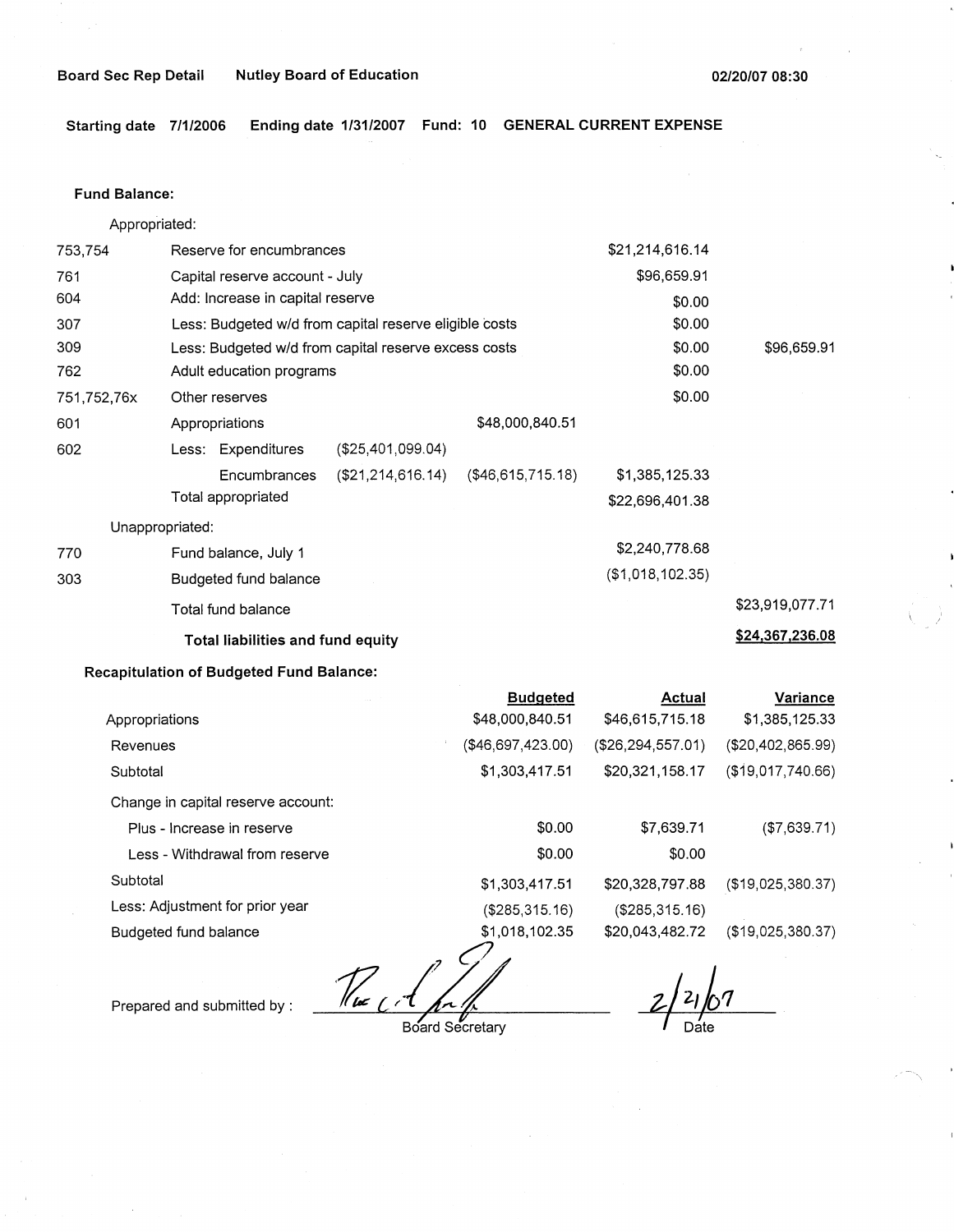$\sim$   $\alpha$ 

 $\mathbf{c}^{\pm}$ 

 $\omega$ 

 $\sim$ 

 $\sim$ 

**Starting date 7/1/2006 Ending date 1/31/2007 Fund: 20 SPECIAL REVENUE FUNDS** 

 $\ddot{\phantom{1}}$ 

|           | <b>Assets and Resources</b>                  |                 |                |
|-----------|----------------------------------------------|-----------------|----------------|
|           | Assets:                                      |                 |                |
| 101       | Cash in bank                                 |                 | \$360,559.08   |
| 102 - 106 | Cash Equivalents                             |                 | \$0.00         |
| 111       | Investments                                  |                 | \$0.00         |
| 116       | Capital Reserve Account                      |                 | \$0.00         |
| 121       | Tax levy Receivable                          |                 | \$0.00         |
|           | Accounts Receivable:                         |                 |                |
| 132       | Interfund                                    | \$0.00          |                |
| 141       | Intergovernmental - State                    | \$694.07        |                |
| 142       | Intergovernmental - Federal                  | \$440.96        |                |
| 143       | Intergovernmental - Other                    | \$0.00          |                |
| 153, 154  | Other (net of estimated uncollectable of \$  | \$0.00          | \$1,135.03     |
|           | Loans Receivable:                            |                 |                |
| 131       | Interfund                                    | \$0.00          |                |
| 151, 152  | Other (Net of estimated uncollectable of \$_ | \$0.00          | \$0.00         |
|           | <b>Other Current Assets</b>                  |                 | \$0.00         |
|           | <b>Resources:</b>                            |                 |                |
| 301       | <b>Estimated revenues</b>                    | \$1,459,456.00  |                |
| 302       | Less revenues                                | (\$808, 267.50) | \$651,188.50   |
|           | <b>Total assets and resources</b>            |                 | \$1,012,882.61 |
|           | <b>Liabilities and fund equity</b>           |                 |                |
|           | Liabilities:                                 |                 |                |
|           |                                              |                 |                |
| 411       | Intergovernmental accounts payable - state   |                 | \$3,603.26     |
| 421       | Accounts payable                             |                 | \$26,754.81    |
| 431       | Contracts payable                            |                 | \$0.00         |
| 451       | Loans payable                                |                 | \$0.00         |
| 481       | Deferred revenues                            |                 | \$117,051.44   |
|           | Other current liabilities                    |                 | \$388.10       |
|           |                                              |                 |                |

**Total liabilities** 

'

I

**\$147,797.61**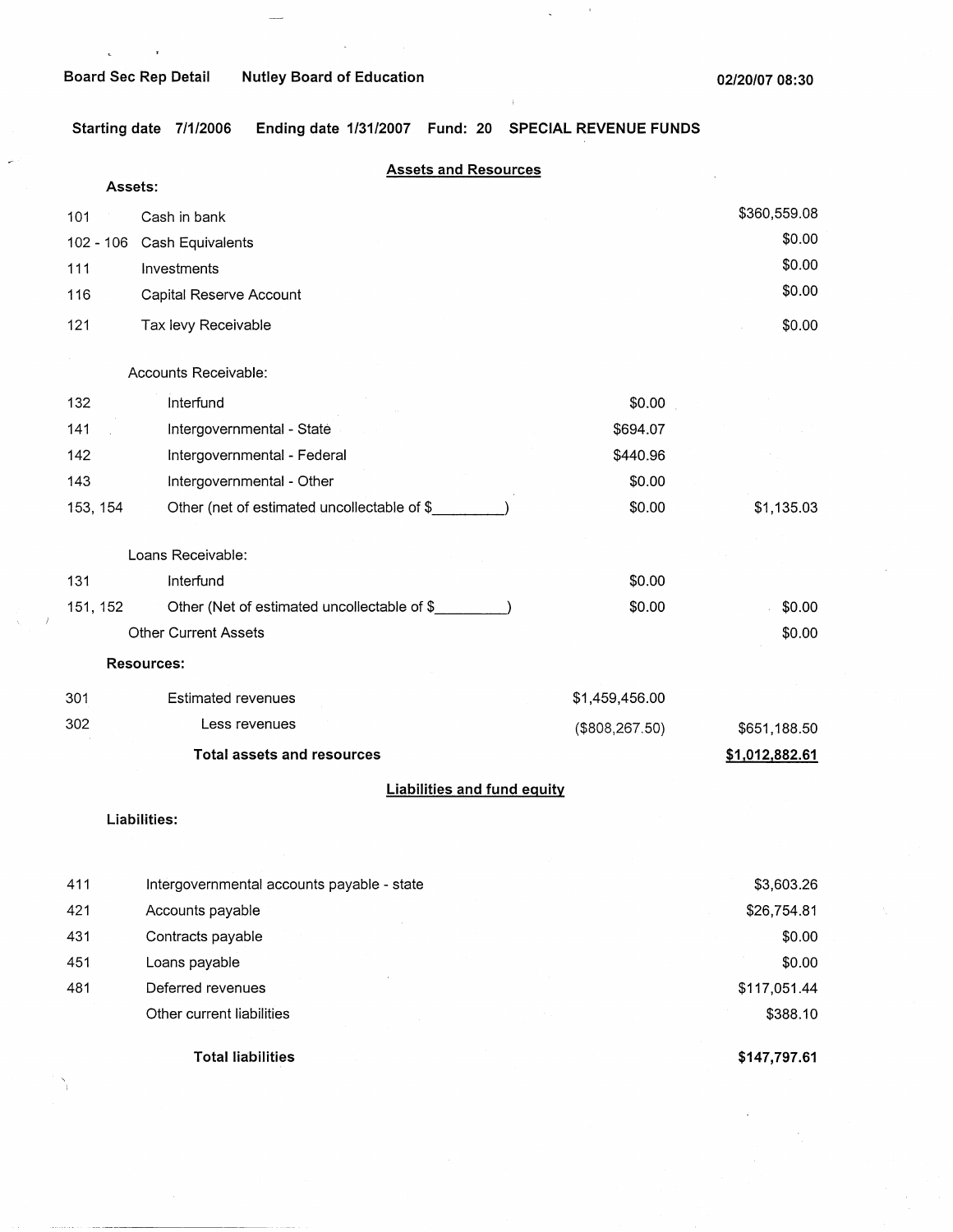**Starting date 7/1/2006 Ending date 1/31/2007 Fund: 20 SPECIAL REVENUE FUNDS** 

### **Fund Balance:**

Appropriated:

| \$0.00<br>Capital reserve account - July<br>Add: Increase in capital reserve<br>\$0.00<br>\$0.00<br>Less: Budgeted w/d from capital reserve eligible costs<br>\$0.00<br>\$0.00<br>Less: Budgeted w/d from capital reserve excess costs<br>\$0.00<br>Adult education programs<br>\$0.00<br>Other reserves<br>\$1,802,149.22<br>Appropriations<br>Less: Expenditures<br>$($ \$767,489.93 $)$<br>(\$934,430.65)<br>(\$166,940.72)<br>\$867,718.57<br>Encumbrances<br>Total appropriated<br>\$1,034,659.29<br>Unappropriated:<br>\$163,270.43<br>Fund balance, July 1<br>(\$332,844.72)<br>Budgeted fund balance<br>\$865,085.00<br>Total fund balance<br>\$1,012,882.61<br><b>Total liabilities and fund equity</b> | 753,754     |  | Reserve for encumbrances |  |  | \$166,940.72 |  |
|------------------------------------------------------------------------------------------------------------------------------------------------------------------------------------------------------------------------------------------------------------------------------------------------------------------------------------------------------------------------------------------------------------------------------------------------------------------------------------------------------------------------------------------------------------------------------------------------------------------------------------------------------------------------------------------------------------------|-------------|--|--------------------------|--|--|--------------|--|
|                                                                                                                                                                                                                                                                                                                                                                                                                                                                                                                                                                                                                                                                                                                  | 761         |  |                          |  |  |              |  |
|                                                                                                                                                                                                                                                                                                                                                                                                                                                                                                                                                                                                                                                                                                                  | 604         |  |                          |  |  |              |  |
|                                                                                                                                                                                                                                                                                                                                                                                                                                                                                                                                                                                                                                                                                                                  | 307         |  |                          |  |  |              |  |
|                                                                                                                                                                                                                                                                                                                                                                                                                                                                                                                                                                                                                                                                                                                  | 309         |  |                          |  |  |              |  |
|                                                                                                                                                                                                                                                                                                                                                                                                                                                                                                                                                                                                                                                                                                                  | 762         |  |                          |  |  |              |  |
|                                                                                                                                                                                                                                                                                                                                                                                                                                                                                                                                                                                                                                                                                                                  | 751,752,76x |  |                          |  |  |              |  |
|                                                                                                                                                                                                                                                                                                                                                                                                                                                                                                                                                                                                                                                                                                                  | 601         |  |                          |  |  |              |  |
|                                                                                                                                                                                                                                                                                                                                                                                                                                                                                                                                                                                                                                                                                                                  | 602         |  |                          |  |  |              |  |
|                                                                                                                                                                                                                                                                                                                                                                                                                                                                                                                                                                                                                                                                                                                  |             |  |                          |  |  |              |  |
|                                                                                                                                                                                                                                                                                                                                                                                                                                                                                                                                                                                                                                                                                                                  |             |  |                          |  |  |              |  |
|                                                                                                                                                                                                                                                                                                                                                                                                                                                                                                                                                                                                                                                                                                                  |             |  |                          |  |  |              |  |
|                                                                                                                                                                                                                                                                                                                                                                                                                                                                                                                                                                                                                                                                                                                  | 770         |  |                          |  |  |              |  |
|                                                                                                                                                                                                                                                                                                                                                                                                                                                                                                                                                                                                                                                                                                                  | 303         |  |                          |  |  |              |  |
|                                                                                                                                                                                                                                                                                                                                                                                                                                                                                                                                                                                                                                                                                                                  |             |  |                          |  |  |              |  |
|                                                                                                                                                                                                                                                                                                                                                                                                                                                                                                                                                                                                                                                                                                                  |             |  |                          |  |  |              |  |

# **Recapitulation of Budgeted Fund Balance:**

|                                    | <b>Budgeted</b>    | Actual          | Variance       |
|------------------------------------|--------------------|-----------------|----------------|
| Appropriations                     | \$1,802,149.22     | \$934,430.65    | \$867,718.57   |
| Revenues                           | (\$1,459,456.00)   | (\$808, 267.50) | (\$651,188.50) |
| Subtotal                           | \$342,693.22       | \$126,163.15    | \$216,530.07   |
| Change in capital reserve account: |                    |                 |                |
| Plus - Increase in reserve         | \$0.00             | \$0.00          | \$0.00         |
| Less - Withdrawal from reserve     | \$0.00             | \$0.00          |                |
| Subtotal                           | \$342,693.22       | \$126,163.15    | \$216,530.07   |
| Less: Adjustment for prior year    | (\$9,848.50)       | (\$9,848.50)    |                |
| Budgeted fund balance              | \$332,844.72<br>مہ | \$116,314.65    | \$216,530.07   |

' (lv: <u>ffn</u>

Prepared and submitted by :

Board Secretary

 $\frac{2}{2}/2$  /07 Date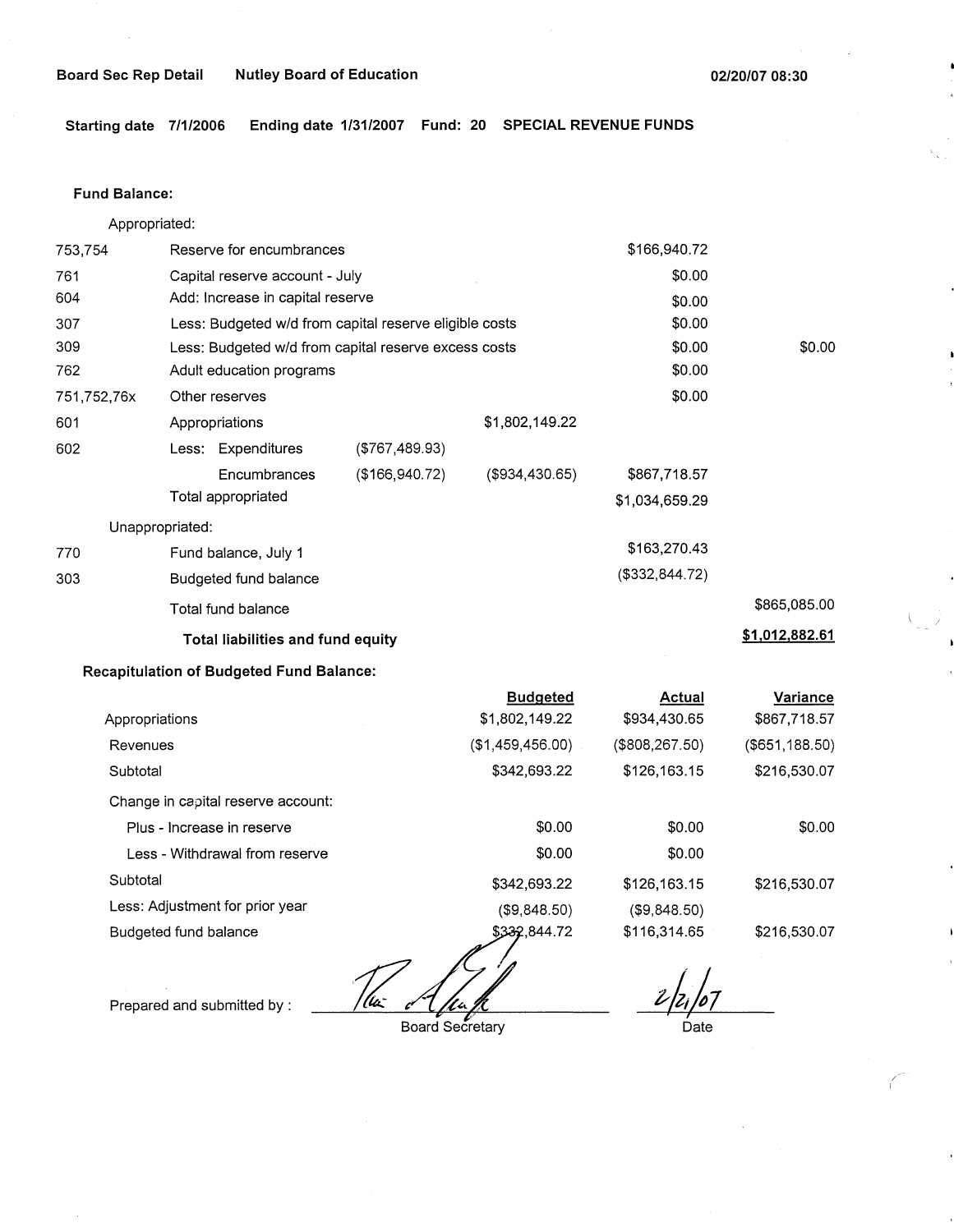$\mathbf{z} = \mathbf{z}$ 

 $\overline{\phantom{a}}$ 

 $\sim$   $\lambda$ 

**Starting date 7/1/2006 Ending date 1/31/2007 Fund: 30 CAPITAL PROJECTS FUNDS** 

| Assets:    | <b>Assets and Resources</b>                 |                  |                  |
|------------|---------------------------------------------|------------------|------------------|
| 101        | Cash in bank                                |                  | \$3,230,627.55   |
| 102 - 106  | Cash Equivalents                            |                  | \$0.00           |
| 111        | Investments                                 |                  | \$0.00           |
| 116        | Capital Reserve Account                     |                  | \$0.00           |
| 121        | Tax levy Receivable                         |                  | \$0.00           |
|            | Accounts Receivable:                        |                  |                  |
| 132        | Interfund                                   | \$22,659.00      |                  |
| 141        | Intergovernmental - State                   | \$8,900,787.64   |                  |
| 142        | Intergovernmental - Federal                 | \$0.00           |                  |
| 143        | Intergovernmental - Other                   | \$40,000.00      |                  |
| 153, 154   | Other (net of estimated uncollectable of \$ | \$0.00           | \$8,963,446.64   |
|            | Loans Receivable:                           |                  |                  |
| 131        | Interfund                                   | \$0.00           |                  |
| 151, 152   | Other (Net of estimated uncollectable of \$ | \$0.00           | \$0.00           |
|            | Other Current Assets                        |                  | \$0.00           |
|            | Resources:                                  |                  |                  |
| 301        | <b>Estimated revenues</b>                   | \$0.00           |                  |
| 302        | Less revenues                               | (\$7,015,683.60) | (\$7,015,683.60) |
|            | <b>Total assets and resources</b>           |                  | \$5,178,390.59   |
|            | <b>Liabilities and fund equity</b>          |                  |                  |
|            | Liabilities:                                |                  |                  |
|            | Intergovernmental accounts payable - state  |                  | \$0.00           |
| 411<br>421 | Accounts payable                            |                  | \$17,988.60      |
| 431        | Contracts payable                           |                  | \$0.00           |
| 451        | Loans payable                               |                  | \$0.00           |
| 481        | Deferred revenues                           |                  | \$8,421,365.00   |
|            | Other current liabilities                   |                  | \$23,481.48      |
|            |                                             |                  |                  |

**Total liabilities** 

**\$8,462,835.08** 

 $\bar{\mathcal{L}}$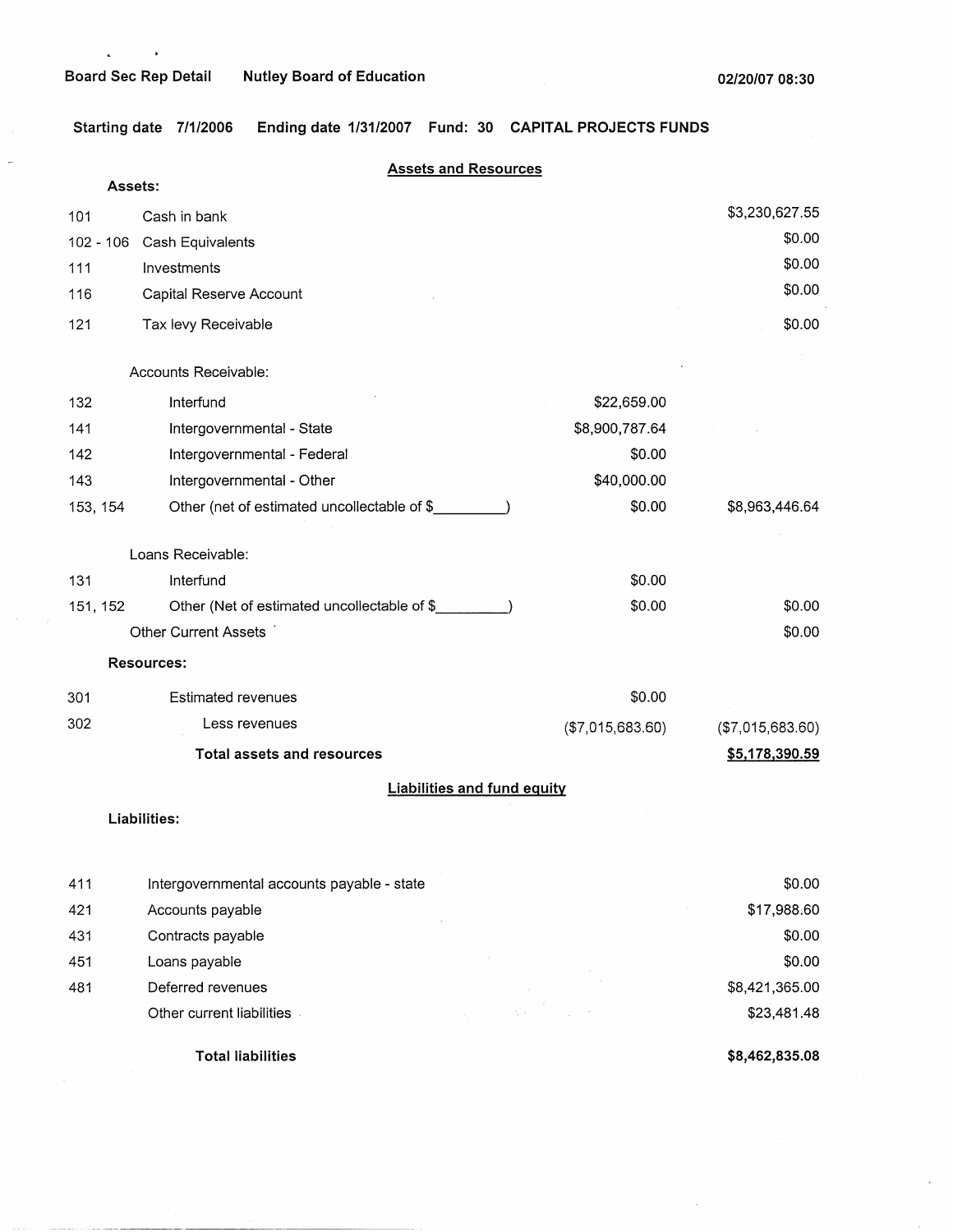**Starting date 7/1/2006 Ending date 1/31/2007 Fund: 30 CAPITAL PROJECTS FUNDS** 

### **Fund Balance:**

Appropriated:

| 753,754         | \$4,616,464.26<br>Reserve for encumbrances             |                   |                   |                     |                     |
|-----------------|--------------------------------------------------------|-------------------|-------------------|---------------------|---------------------|
| 761             | Capital reserve account - July                         | \$0.00            |                   |                     |                     |
| 604             | Add: Increase in capital reserve                       |                   |                   | \$0.00              |                     |
| 307             | Less: Budgeted w/d from capital reserve eligible costs |                   |                   | \$0.00              |                     |
| 309             | Less: Budgeted w/d from capital reserve excess costs   |                   |                   | \$0.00              | \$0.00              |
| 762             | Adult education programs                               |                   |                   | \$0.00              |                     |
| 751,752,76x     | \$13,393,710.66<br>Other reserves                      |                   |                   |                     |                     |
| 601             | Appropriations                                         |                   | \$16,419,603.57   |                     |                     |
| 602             | Less: Expenditures                                     | (\$11,280,696.06) |                   |                     |                     |
|                 | Encumbrances                                           | (\$4,616,464.26)  | (\$15,897,160.32) | \$522,443.25        |                     |
|                 | Total appropriated                                     |                   |                   | \$18,532,618.17     |                     |
| Unappropriated: |                                                        |                   |                   |                     |                     |
| 770             | Fund balance, July 1                                   |                   |                   | $(\$21,232,162.72)$ |                     |
| 303             | Budgeted fund balance                                  |                   |                   | $($ \$584,899.94)   |                     |
|                 | Total fund balance                                     |                   |                   |                     | $($ \$3,284,444.49) |
|                 | Total liabilities and fund equity                      |                   |                   |                     | \$5,178,390.59      |

# **Recapitulation of Budgeted Fund Balance:**

|                                    | <b>Budgeted</b>   | Actual            | Variance       |
|------------------------------------|-------------------|-------------------|----------------|
| Appropriations                     | \$16,419,603.57   | \$15,897,160.32   | \$522,443.25   |
| Revenues                           | \$0.00            | (\$7,015,683.60)  | \$7,015,683.60 |
| Subtotal                           | \$16,419,603.57   | \$8,881,476.72    | \$7,538,126.85 |
| Change in capital reserve account: |                   |                   |                |
| Plus - Increase in reserve         | \$0.00            | \$0.00            | \$0.00         |
| Less - Withdrawal from reserve     | \$0.00            | \$0.00            |                |
| Subtotal                           | \$16,419,603.57   | \$8,881,476.72    | \$7,538,126.85 |
| Less: Adjustment for prior year    | (\$15,834,703.63) | (\$15,834,703.63) |                |
| Budgeted fund balance              | \$5,84,899.94     | (\$6,953,226.91)  | \$7,538,126.85 |
|                                    |                   |                   |                |

ستدحم Board Secretary

Prepared and submitted by :

 $2/21/107$ 

Date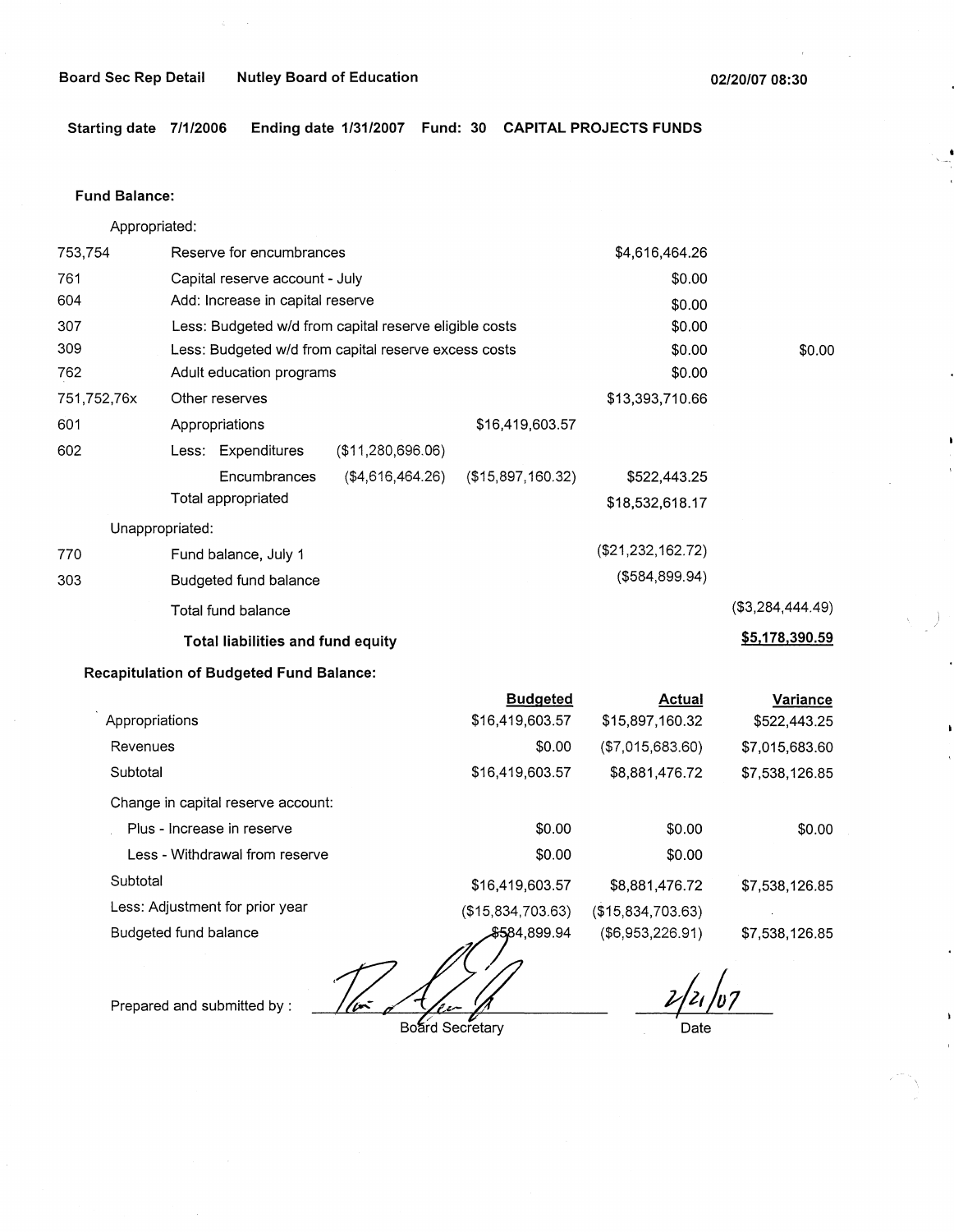$\hat{\mathbf{z}}$ 

J.

 $\frac{1}{2} \frac{E}{\sqrt{2}} = \frac{1}{2} \frac{E}{E}$ 

 $\bullet$ 

**\$0.00** 

**Starting date 7/1/2006 Ending date 1/31/2007 Fund: 40 DEBT SERVICE FUNDS** 

|          | <b>Assets and Resources</b>                 |                  |              |
|----------|---------------------------------------------|------------------|--------------|
|          | Assets:                                     |                  |              |
| 101      | Cash in bank                                |                  | \$681,336.62 |
|          | 102 - 106 Cash Equivalents                  |                  | \$0.00       |
| 111      | Investments                                 |                  | \$0.00       |
| 116      | Capital Reserve Account                     |                  | \$0.00       |
| 121      | Tax levy Receivable                         |                  | \$0.00       |
|          | Accounts Receivable:                        |                  |              |
| 132      | Interfund                                   | \$21,747.60      |              |
| 141      | Intergovernmental - State                   | \$0.00           |              |
| 142      | Intergovernmental - Federal                 | \$0.00           |              |
| 143      | Intergovernmental - Other                   | \$0.00           |              |
| 153, 154 | Other (net of estimated uncollectable of \$ | \$0.00           | \$21,747.60  |
|          | Loans Receivable:                           |                  |              |
| 131      | Interfund                                   | \$0.00           |              |
| 151, 152 | Other (Net of estimated uncollectable of \$ | \$0.00           | \$0.00       |
|          | <b>Other Current Assets</b>                 |                  | \$0.00       |
|          | Resources:                                  |                  |              |
| 301      | <b>Estimated revenues</b>                   | \$1,279,362.00   |              |
| 302      | Less revenues                               | (\$1,272,942.00) | \$6,420.00   |
|          | <b>Total assets and resources</b>           |                  | \$709,504.22 |
|          | <b>Liabilities and fund equity</b>          |                  |              |
|          | Liabilities:                                |                  |              |
|          |                                             |                  |              |
| 411      | Intergovernmental accounts payable - state  |                  | \$0.00       |
| 421      | Accounts payable                            |                  | \$0.00       |
| 431      | Contracts payable                           |                  | \$0.00       |
| 451      | Loans payable                               |                  | \$0.00       |
| 481      | Deferred revenues                           |                  | \$0.00       |
|          | Other current liabilities                   |                  | \$0.00       |

**Total liabilities**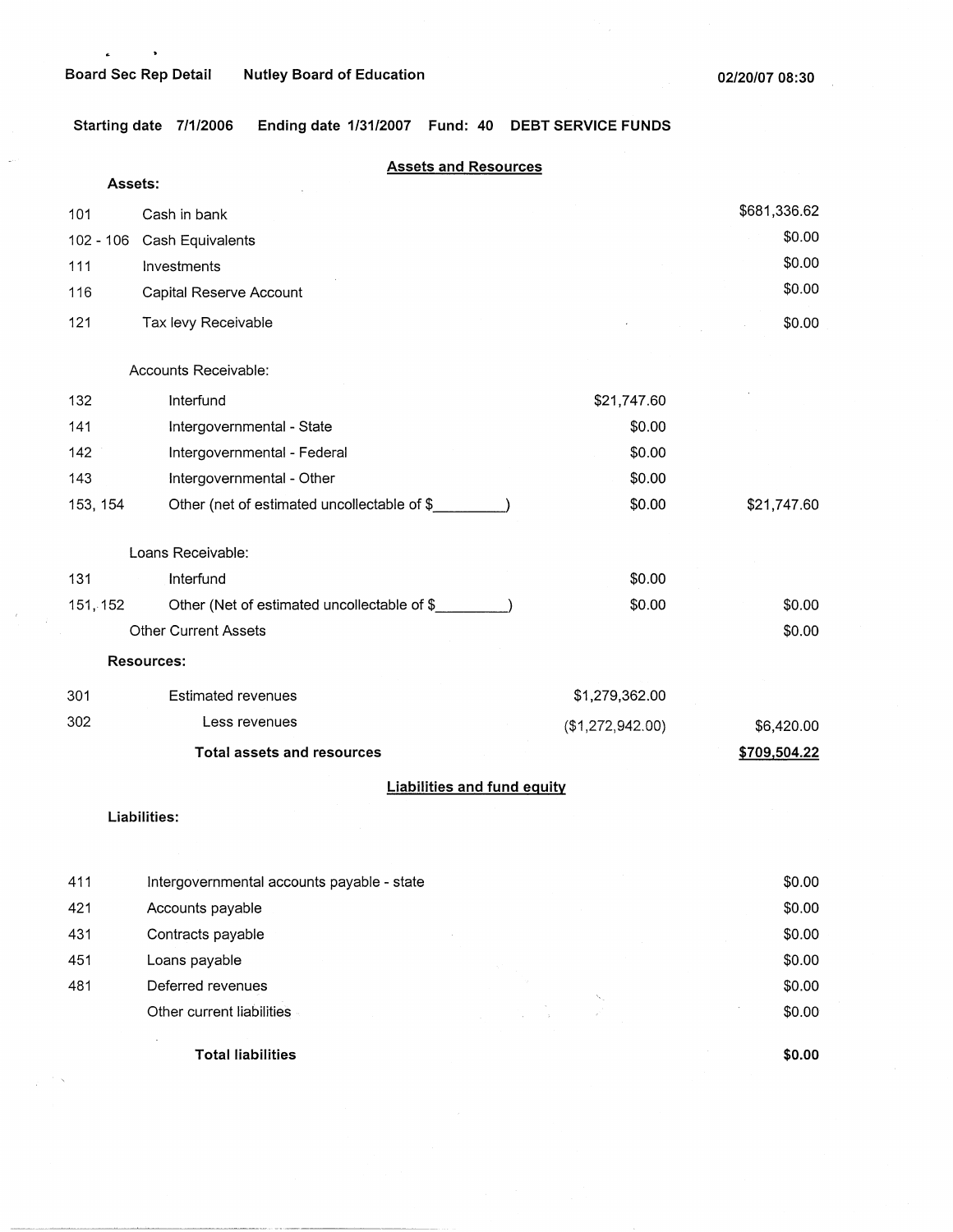**Starting date 7/1/2006 Ending date 1/31/2007 Fund: 40 DEBT SERVICE FUNDS** 

### **Fund Balance:**

Appropriated:

| 753,754         | \$709,503.00<br>Reserve for encumbrances |                                                        |                   |                  |               |                     |
|-----------------|------------------------------------------|--------------------------------------------------------|-------------------|------------------|---------------|---------------------|
| 761             |                                          | Capital reserve account - July                         |                   |                  | \$0.00        |                     |
| 604             |                                          | Add: Increase in capital reserve                       |                   |                  | \$0.00        |                     |
| 307             |                                          | Less: Budgeted w/d from capital reserve eligible costs |                   |                  | \$0.00        |                     |
| 309             |                                          | Less: Budgeted w/d from capital reserve excess costs   |                   |                  | \$0.00        | \$0.00              |
| 762             |                                          | Adult education programs                               |                   |                  | \$0.00        |                     |
| 751,752,76x     | \$0.00<br>Other reserves                 |                                                        |                   |                  |               |                     |
| 601             |                                          | Appropriations                                         |                   | \$1,294,617.00   |               |                     |
| 602             |                                          | Less: Expenditures                                     | $($ \$585,113.00) |                  |               |                     |
|                 |                                          | Encumbrances                                           | (\$709,503.00)    | (\$1,294,616.00) | \$1.00        |                     |
|                 |                                          | Total appropriated                                     |                   |                  | \$709,504.00  |                     |
| Unappropriated: |                                          |                                                        |                   |                  |               |                     |
| 770             |                                          | Fund balance, July 1                                   |                   |                  | \$15,254.72   |                     |
| 303             |                                          | Budgeted fund balance                                  |                   |                  | (\$15,255.00) |                     |
|                 |                                          | Total fund balance                                     |                   |                  |               | \$709,503.72        |
|                 |                                          | Total liabilities and fund equity                      |                   |                  |               | <u>\$709,503.72</u> |

# **Recapitulation of Budgeted Fund Balance:**

|                                    | <b>Budgeted</b>  | Actual           | Variance     |
|------------------------------------|------------------|------------------|--------------|
| Appropriations                     | \$1,294,617.00   | \$1,294,616.00   | \$1.00       |
| Revenues                           | (\$1,279,362.00) | (\$1,272,942.00) | (\$6,420.00) |
| Subtotal                           | \$15,255.00      | \$21,674.00      | (\$6,419.00) |
| Change in capital reserve account: |                  |                  |              |
| Plus - Increase in reserve         | \$0.00           | \$0.00           | \$0.00       |
| Less - Withdrawal from reserve     | \$0.00           | \$0.00           |              |
| Subtotal                           | \$15,255.00      | \$21,674.00      | (\$6,419.00) |
| Less: Adjustment for prior year    | \$0.00           | \$0.00           |              |
| Budgeted fund balance              | \$75,255.00      | \$21,674.00      | (\$6,419.00) |
|                                    |                  |                  |              |
| ΊÑ<br>Prepared and submitted by:   |                  |                  |              |

Board Secretary

 $2/21/07$ 

 $\diagup$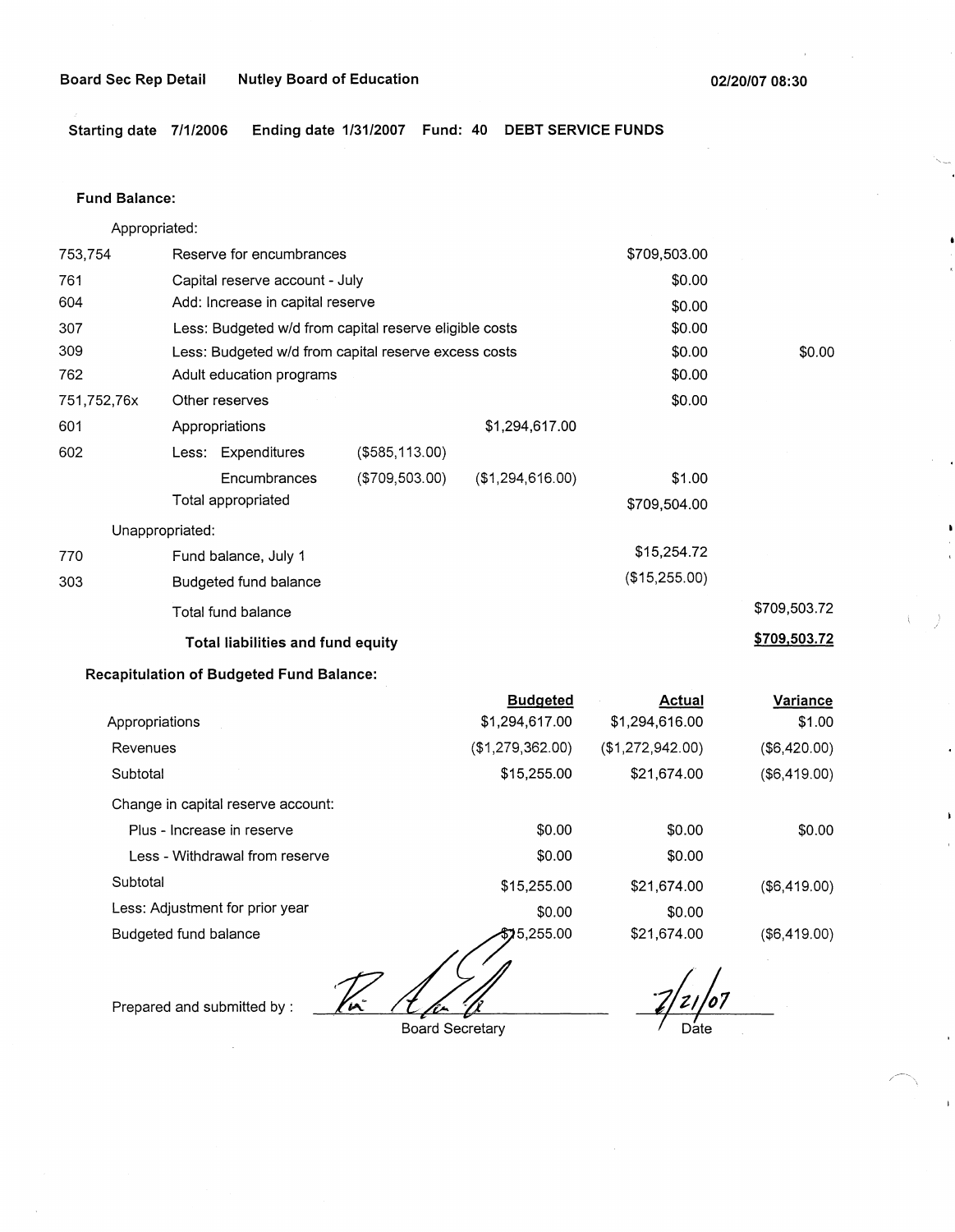$\mathcal{F}(\mathbf{a})$ 

**Starting date 7/1/2006 Ending date 1/31/2007 Fund: 50 ENTERPRISE FUND** 

|                  | <b>Assets and Resources</b><br>Assets:       |                |                                    |
|------------------|----------------------------------------------|----------------|------------------------------------|
|                  |                                              |                | (\$98,598.86)                      |
| 101<br>102 - 106 | Cash in bank                                 |                | \$592.00                           |
| 111              | Cash Equivalents<br>Investments              |                | \$0.00                             |
| 116              | Capital Reserve Account                      |                | \$0.00                             |
|                  |                                              |                | \$0.00                             |
| 121              | Tax levy Receivable                          |                |                                    |
|                  | Accounts Receivable:                         |                |                                    |
| 132              | Interfund                                    | \$0.00         |                                    |
| 141              | Intergovernmental - State                    | \$4,792.02     |                                    |
| 142              | Intergovernmental - Federal                  | (\$5,887.30)   |                                    |
| 143              | Intergovernmental - Other                    | \$468.72       |                                    |
| 153, 154         | Other (net of estimated uncollectable of \$  | \$8,146.72     | \$7,520.16                         |
|                  | Loans Receivable:                            |                |                                    |
| 131              | Interfund                                    | \$0.00         |                                    |
| 151, 152         | Other (Net of estimated uncollectable of \$_ | \$0.00         | \$0.00                             |
|                  | <b>Other Current Assets</b>                  |                | \$15,874.03                        |
|                  | <b>Resources:</b>                            |                |                                    |
| 301              | <b>Estimated revenues</b>                    | \$0.00         |                                    |
| 302              | Less revenues                                | (\$247,940.42) |                                    |
|                  | <b>Total assets and resources</b>            |                | (\$247,940.42)<br>( \$322, 553.09) |
|                  | <b>Liabilities and fund equity</b>           |                |                                    |
|                  |                                              |                |                                    |
| 101              | Liabilities:<br>Cash in bank                 |                | (\$98,598.86)                      |
| 411              | Intergovernmental accounts payable - state   |                | \$0.00                             |
| 421              | Accounts payable                             |                | \$1,899.00                         |
| 431              | Contracts payable                            |                | \$0.00                             |
| 451              | Loans payable                                |                | \$0.00                             |
| 481              | Deferred revenues                            |                | \$0.00                             |
|                  | Other current liabilities                    |                | \$32,116.50                        |
|                  | <b>Total liabilities</b>                     |                | \$34,015.50                        |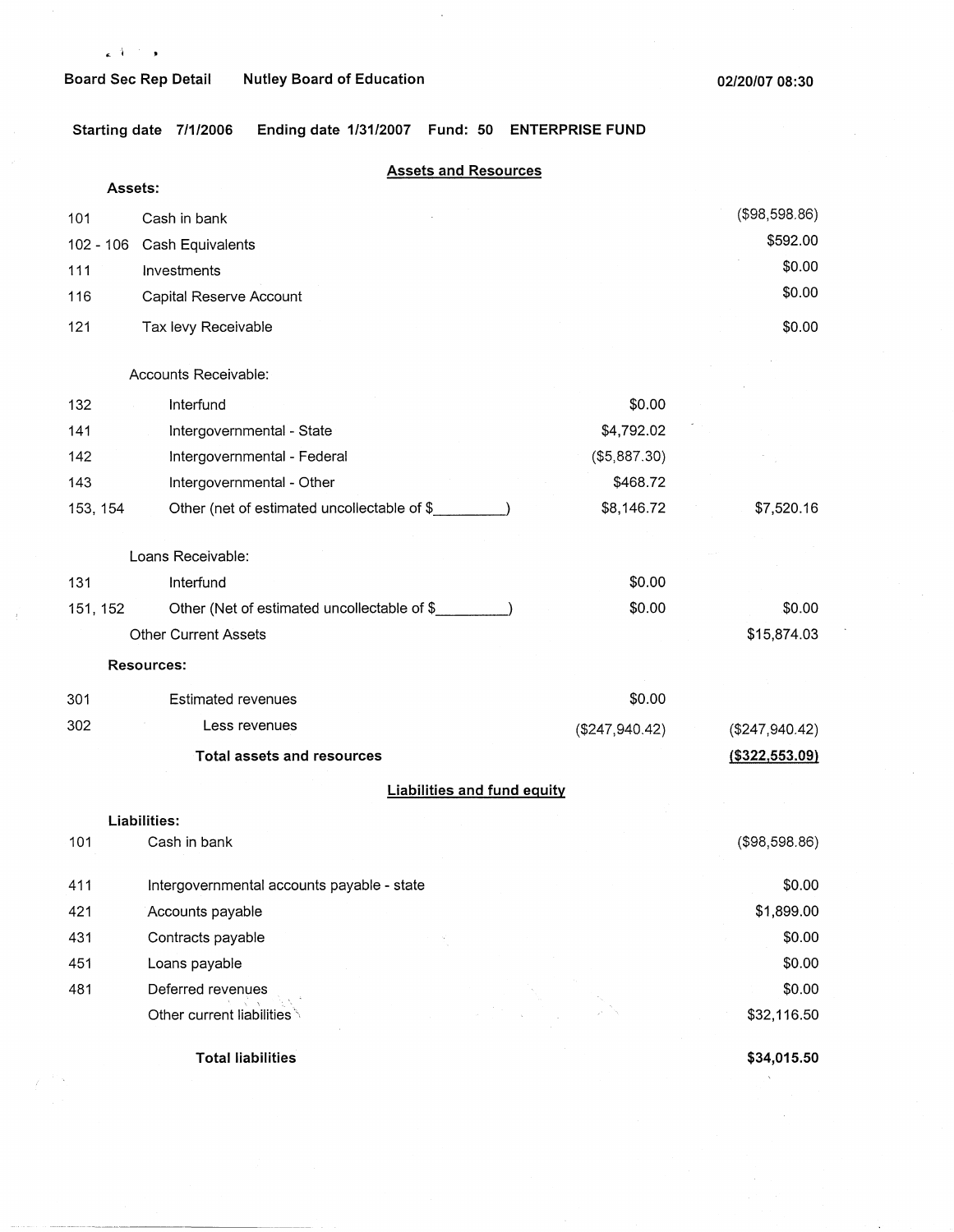**Starting date 7/1/2006 Ending date 1/31/2007 Fund: 50 ENTERPRISE FUND** 

#### **Fund Balance:**

753,754 761 604 Appropriated: Reserve for encumbrances Capital reserve account - July Add: Increase in capital reserve 307 309 762 751,752,76x 601 Less: Budgeted w/d from capital reserve eligible costs Less: Budgeted w/d from capital reserve excess costs Adult education programs 602 770 303 Other reserves Appropriations Less: Expenditures **Encumbrances** Total appropriated Unappropriated: Fund balance, July 1 Budgeted fund balance Total fund balance (\$407,175.22) (\$343,589.86) **Total liabilities and fund equity Recapitulation of Budgeted Fund Balance:**  \$981,533.11 (\$750,765.08) **Budgeted**  \$343,589.86 \$0.00 \$0.00 \$0.00 \$0.00 \$0.00 \$0.00 \$230,768.03 \$574,357.89 \$23,543.13 (\$954,469.61) \$0.00 (\$356,568.59) **(\$322,553.09)** 

|                                    | <b>Budgeted</b> | Actual         | Variance     |
|------------------------------------|-----------------|----------------|--------------|
| Appropriations                     | \$981,533.11    | \$750,765.08   | \$230,768.03 |
| Revenues                           | \$0.00          | (\$247,940.42) | \$247,940.42 |
| Subtotal                           | \$981,533.11    | \$502,824.66   | \$478,708.45 |
| Change in capital reserve account: |                 |                |              |
| Plus - Increase in reserve         | \$0.00          | \$0.00         | \$0.00       |
| Less - Withdrawal from reserve     | \$0.00          | \$0.00         |              |
| Subtotal                           | \$981,533.11    | \$502,824.66   | \$478.708.45 |
| Less: Adjustment for prior year    | (\$27,063.50)   | (\$27,063.50)  |              |
| Budgeted fund balance              | \$954,469.61    | \$475,761.16   | \$478,708.45 |
|                                    |                 |                |              |

Prepared and submitted by :

Board Secretary

Date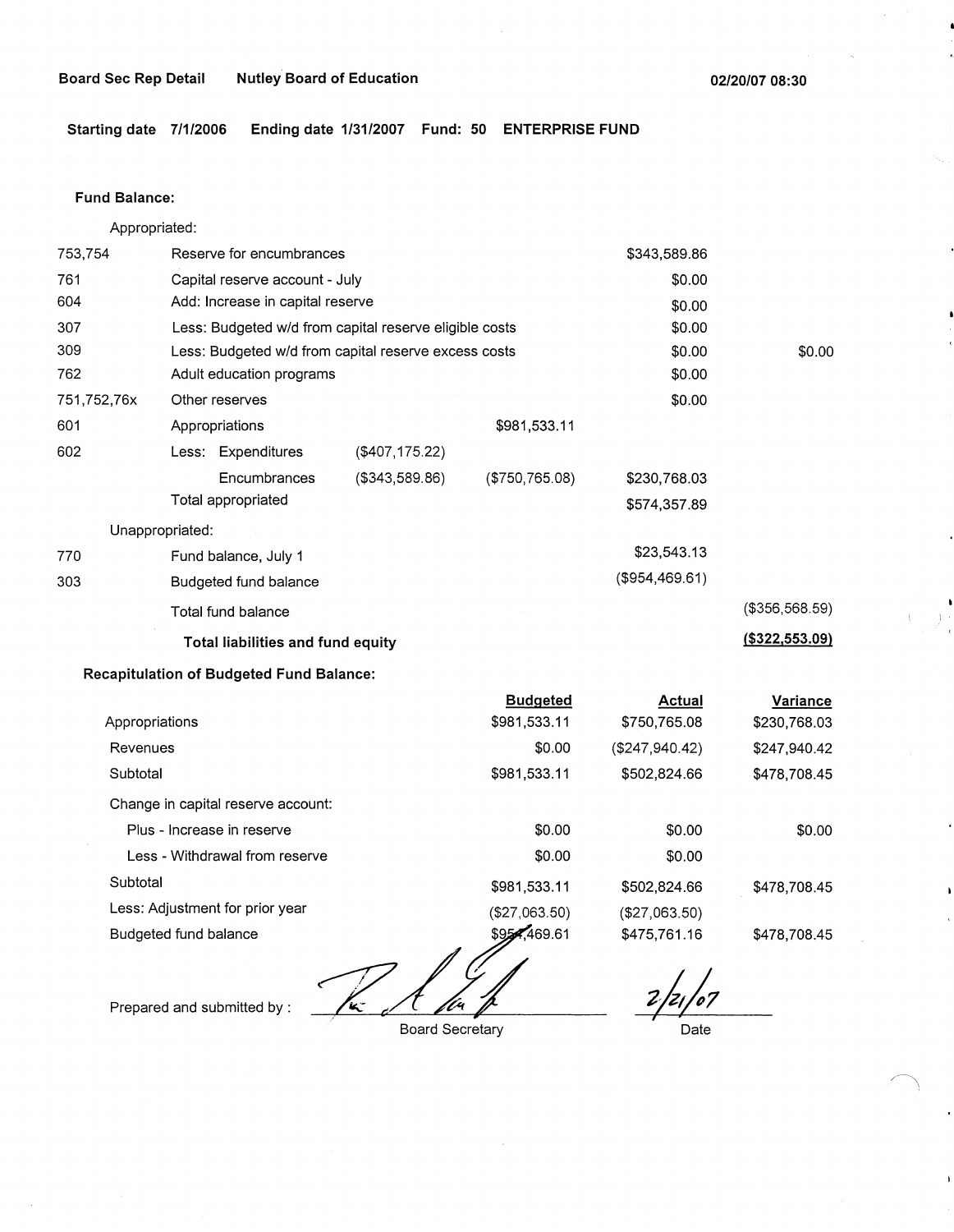**Starting date 7/1/2006 Ending date 1/31/2007 Fund: 55 EXTENDED DAY** 

| <b>Assets and Resources</b><br>Assets: |                                              |                |                |  |  |  |
|----------------------------------------|----------------------------------------------|----------------|----------------|--|--|--|
|                                        |                                              |                | \$82,591.54    |  |  |  |
| 101                                    | Cash in bank                                 |                | \$500.00       |  |  |  |
| $102 - 106$                            | Cash Equivalents                             |                | \$0.00         |  |  |  |
| 111                                    | Investments                                  |                | \$0.00         |  |  |  |
| 116                                    | Capital Reserve Account                      |                |                |  |  |  |
| 121                                    | Tax levy Receivable                          |                | \$0.00         |  |  |  |
|                                        | Accounts Receivable:                         |                |                |  |  |  |
| 132                                    | Interfund                                    | \$38,836.94    |                |  |  |  |
| 141                                    | Intergovernmental - State                    | \$0.00         |                |  |  |  |
| 142                                    | Intergovernmental - Federal                  | \$0.00         |                |  |  |  |
| 143                                    | Intergovernmental - Other                    | \$0.00         |                |  |  |  |
| 153, 154                               | Other (net of estimated uncollectable of \$_ | \$0.00         | \$38,836.94    |  |  |  |
|                                        | Loans Receivable:                            |                |                |  |  |  |
| 131                                    | Interfund                                    | \$0.00         |                |  |  |  |
| 151, 152                               | Other (Net of estimated uncollectable of \$  | \$0.00         | \$0.00         |  |  |  |
|                                        | <b>Other Current Assets</b>                  |                | \$0.00         |  |  |  |
|                                        | <b>Resources:</b>                            |                |                |  |  |  |
| 301                                    | <b>Estimated revenues</b>                    | \$0.00         |                |  |  |  |
| 302                                    | Less revenues                                | (\$296,499.80) | (\$296,499.80) |  |  |  |
|                                        | <b>Total assets and resources</b>            |                | (\$174,571.32) |  |  |  |
|                                        | <b>Liabilities and fund equity</b>           |                |                |  |  |  |
|                                        | Liabilities:                                 |                |                |  |  |  |
|                                        |                                              |                |                |  |  |  |
| 411                                    | Intergovernmental accounts payable - state   |                | \$0.00         |  |  |  |
| 421                                    | Accounts payable                             |                | \$1,030.79     |  |  |  |
| 431                                    | Contracts payable                            |                | \$0.00         |  |  |  |
| 451                                    | Loans payable                                |                | \$0.00         |  |  |  |
| 481                                    | Deferred revenues.                           |                | \$0.00         |  |  |  |
|                                        | Other current liabilities                    |                | \$183,840.66   |  |  |  |

**Total liabilities** 

 $\mathcal{E}^{(1,2)}$  ).

**\$184,871.45** 

 $\overline{a}$